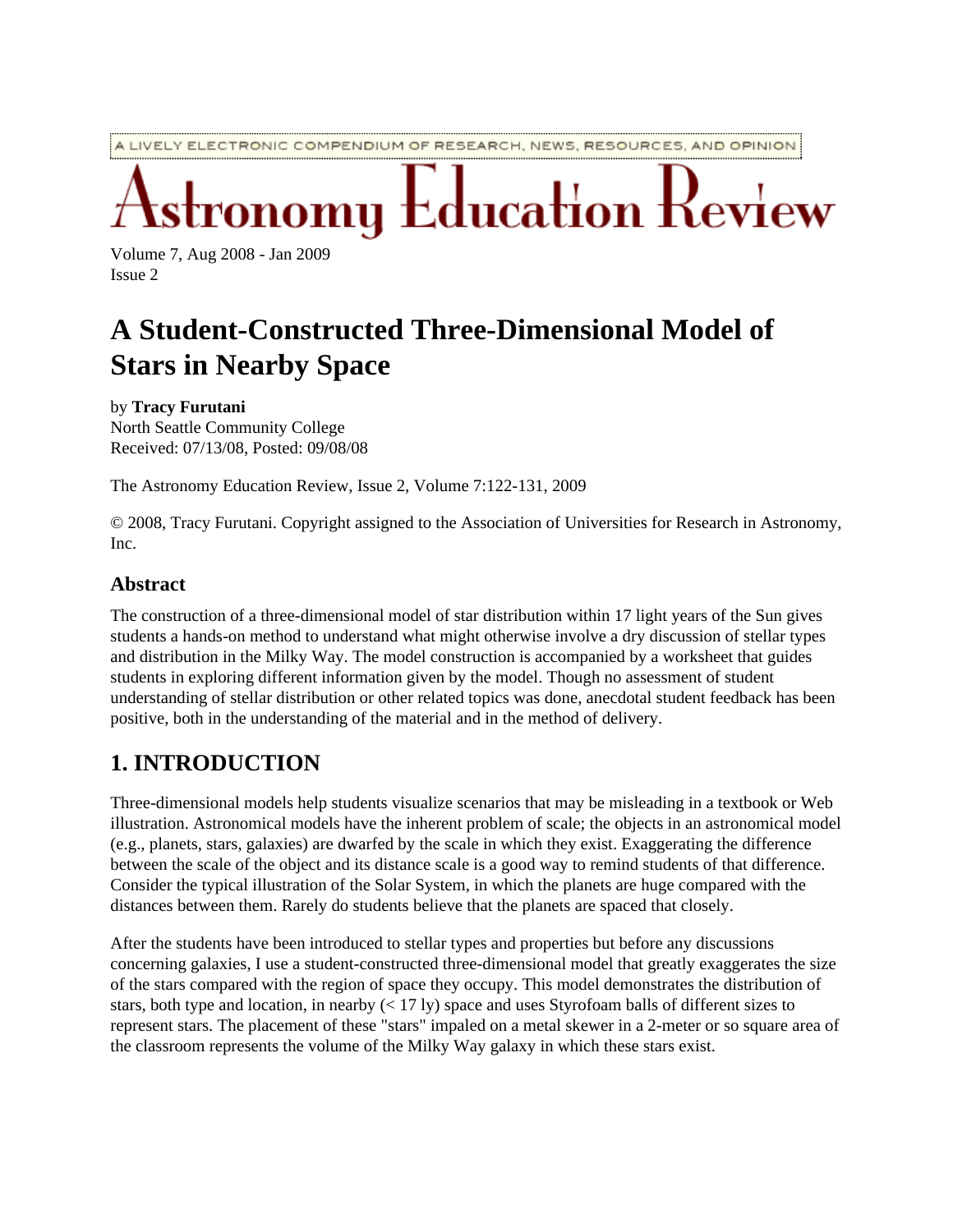With little or no instruction, students should realize the tremendous difference in scale represented by the stars and the scale represented by the distance between the stars. This allows the students to visualize how far apart the stars truly are and how the distribution of stars on this scale fails to show larger-scale structures such as galaxies.

The "17 ly or less" criterion was chosen to show the 50 nearest star systems, a number that allows for some statistical calculations about stellar distribution.

# **2. PREPARING THE MODEL PARTS**

Styrofoam balls of differing sizes represent the stars. These balls are inexpensive and readily available. They can be lightly spraypainted to illustrate different qualities; one such painting scheme, to demonstrate spectral class, is shown in Table 1. Some brands of spraypaint dissolve the Styrofoam; I used a light coating of an acrylic-based spraypaint (Figure 1). Foam balls (such as Nerf balls) or construction paper circles can be used as alternatives to Styrofoam.

| Item                                                           | Use as                               |
|----------------------------------------------------------------|--------------------------------------|
| 1.5-inch (38 mm) diameter Styrofoam ball                       | White dwarf stars (white)            |
| 2-inch (50 mm) diameter Styrofoam ball                         | M-class stars (painted red)          |
| 2.5-inch (63 mm) diameter Styrofoam ball                       | K-class stars (painted orange)       |
| 2.5-inch (63 mm) diameter Styrofoam ball                       | F-, G-class stars (painted yellow)   |
| 3-inch (76 mm) diameter Styrofoam ball                         | O-, B-, A-class stars (painted blue) |
| Aluminum welding electrodes (1/8-inch diameter, 3-foot length) | Spindle for stars                    |
| Wooden 2-by-4 (foot) board, cut into 4-inch lengths            | Bases for stars                      |

**Table 1.** Materials for building the "nearest 50 systems" model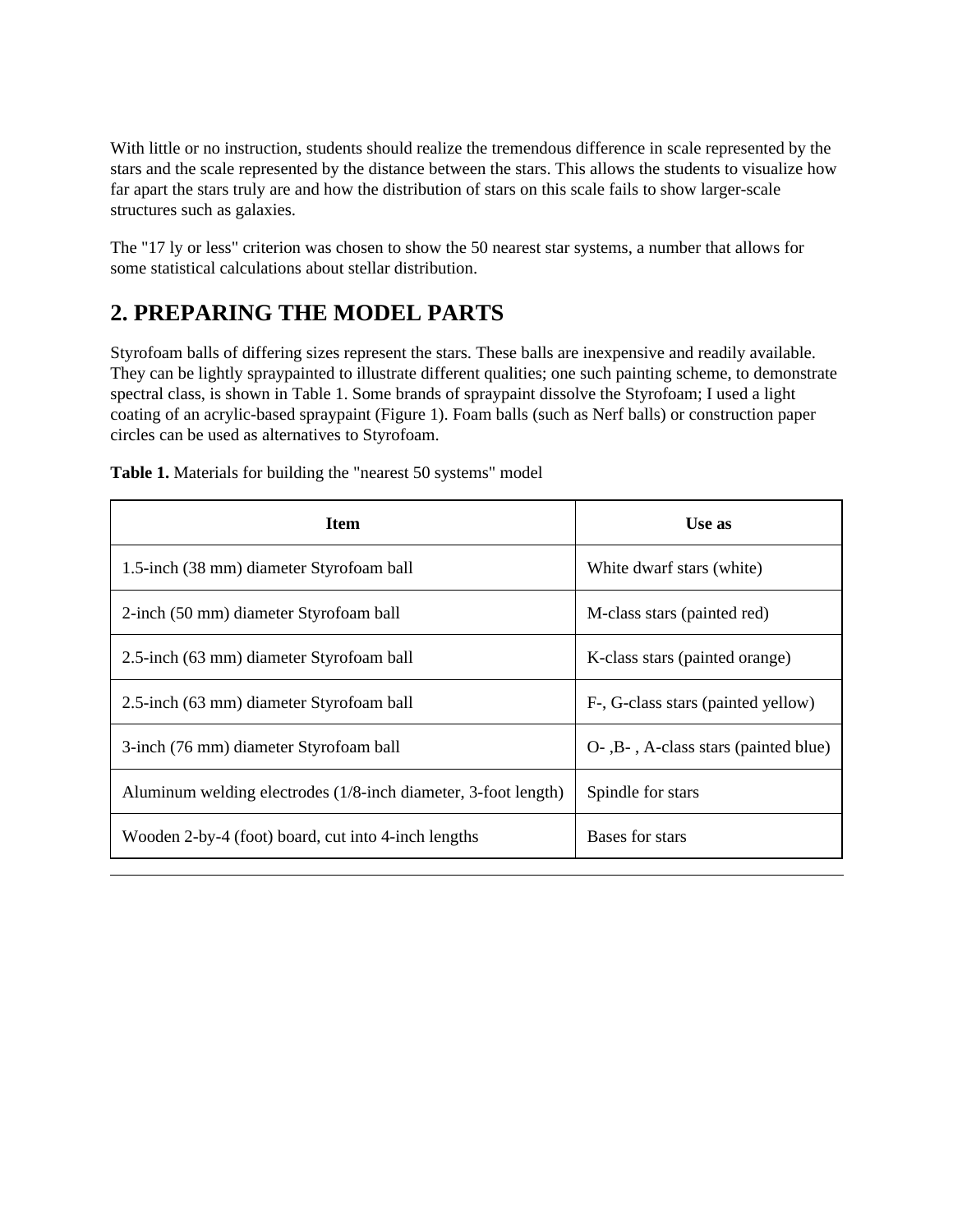

**Figure 1.** Spraypainted Styrofoam balls representing, from left to right, OBA-class, FG-class, K-class, M-class, and white dwarf stars. Note that some spraypaints dissolve Styrofoam.

The stars are placed on metal wire spindles; 1/8-inch diameter yardlong aluminum welding electrodes worked well, both for remaining unbent even with heavy use and for not leaving too large a hole in the spindled Styrofoam ball. Copper and mild steel electrodes work as well, though they are more expensive. Additionally, a few electrodes in the 4-foot length are desirable, but that length is harder to obtain commercially.

The base to which the spindle is attached is made of 4-inch lengths of a standard 2-by-4 (foot), which gives the base a square appearance. An inch-deep hole is drilled roughly centered on the face of the wood; the metal spindle is then inserted into the hole.

The total cost of the materials listed in Table 1 is approximately \$70.

Each base is labeled with the name of the star (or stars, in the case of multiple star systems), its right ascension (RA) and declination (dec) coordinates, and other information. I added the star's spectral class and its distance from the Sun (Figure 2). This information is readily available from any standard college introductory astronomy textbook (e.g., Hester et al. 2007), but because of recent discoveries of large numbers of nearby dwarf stars (Scholz & Meusinger 2002; Thorstensen & Kirkpatrick 2003; Lowrance et al. 2003; Phan-Bao et al. 2006), I used three databases with updates from 2005 or later: <http://www.solstation.com/>(2007);<http://www.nbso.org/>(update date not given); and <http://www.chara.gsu.edu/RECONS/TOP100.posted.htm>(2007). The databases overlap a great deal, and the differences probably depend on how their information is updated. I used a consensus criterion: If two of the three databases contained a star, it was included in my list. The appendix is my list of star labels.

There are a few familiar names in this group of stars, such as Alpha Centauri and Sirius. These stars may help students connect stellar properties learned in a previous section of the course with the representations of these stars in the model.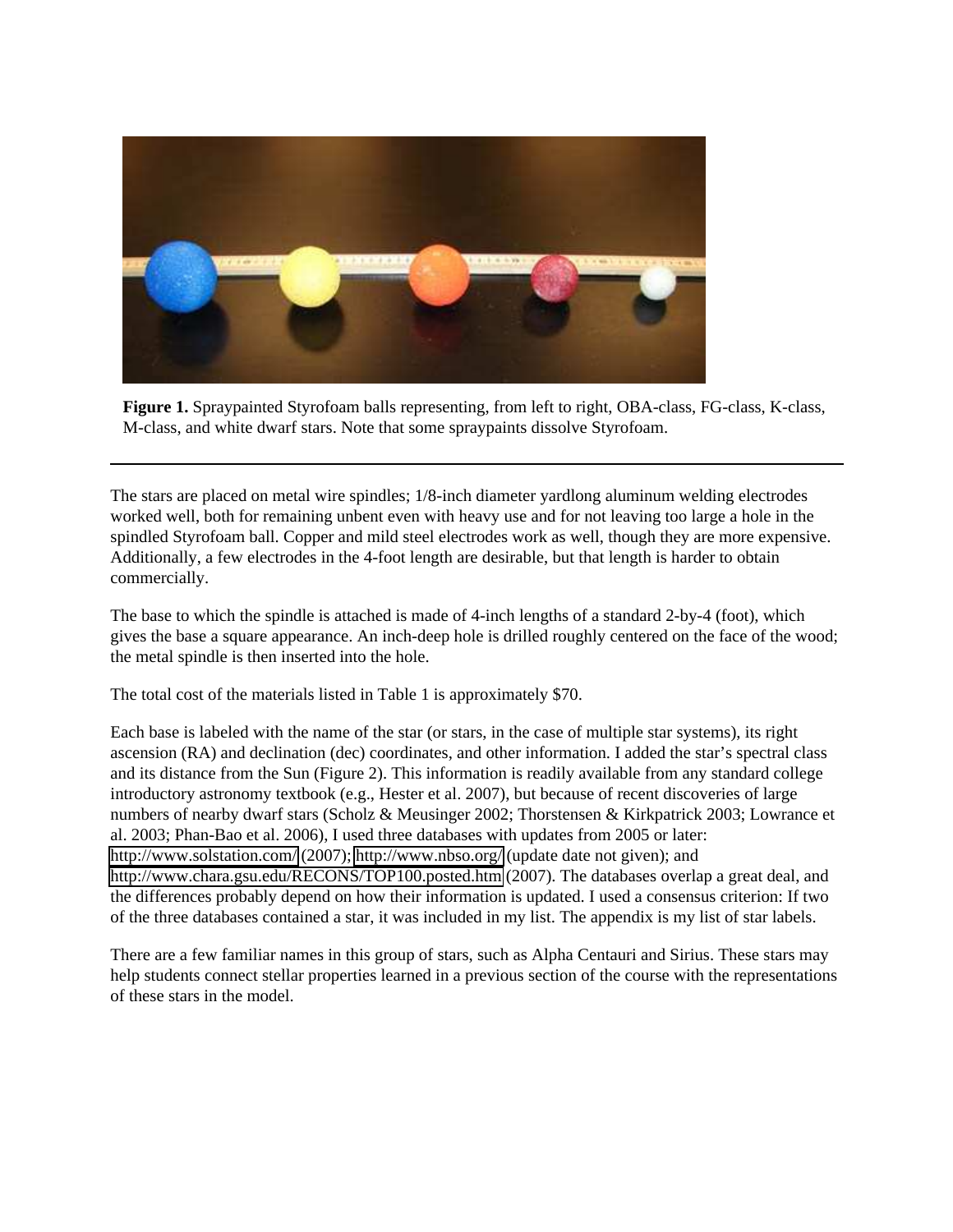

**Figure 2.** Bases for the star systems. The black label shows that this system is one of the 25 star systems closest to the Sun; the red label shows that this system is one of the next 25 star systems closest to the Sun.

# **3. MODEL CONSTRUCTION**

Students can work in teams, each with a set number of star systems to fashion, or else individually, with each student making as many star systems as he or she can. In both cases, the star system model is made by selecting a base, placing a metal spindle in the base, and selecting an appropriate size and/or color Styrofoam ball from the supply to represent the star on the label. In the case of multiple star systems, the appropriate number of balls should be selected and attached to each other with toothpicks ( Figure 3).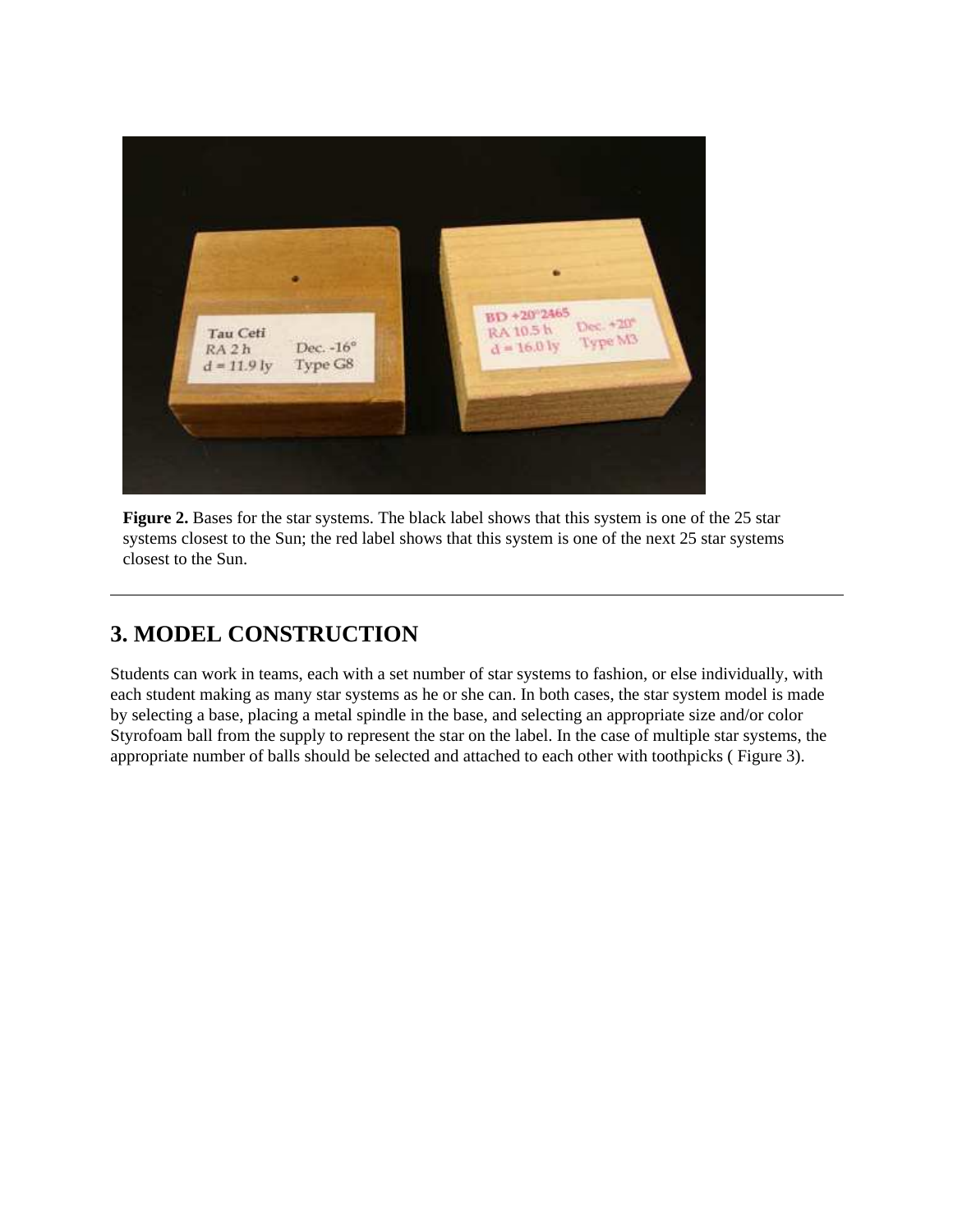

**Figure 3.** A representation of the Sirius A&B system.

Meanwhile, an area of the classroom floor roughly a couple of meters square is cleared. The center is marked by placing the Sun model there, with the Sun ball placed about halfway up the spindle.

Next, the floor is marked with the RA coordinates—0 hours, 6 hours, 12 hours, and 18 hours—at right angles to each other (Figure 4). A scale for the distances in the model is chosen: I found that 5 centimeters per light year was reasonable given the limitations of room space.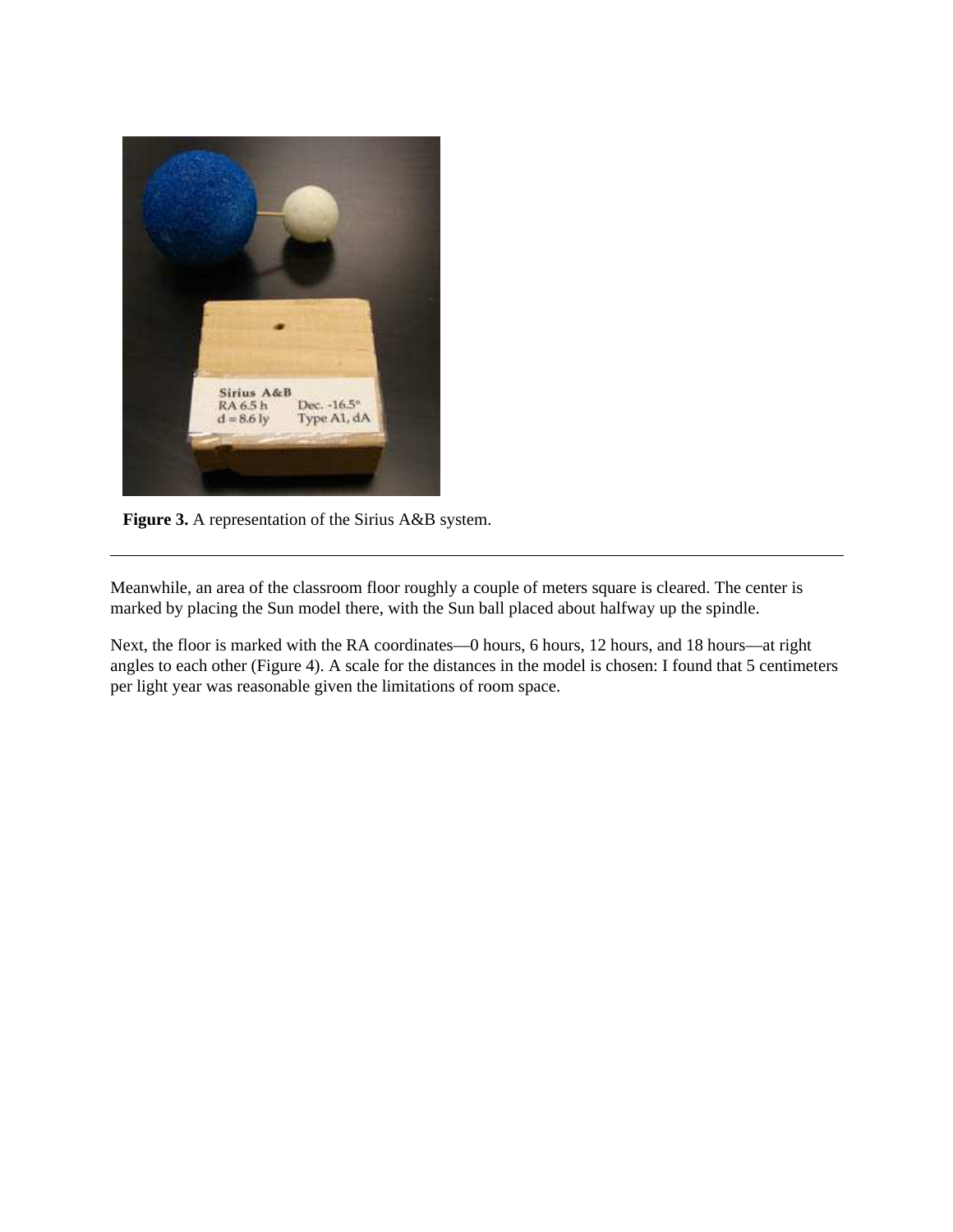

**Figure 4.** The Sun at the center of the model. The RA coordinate system is laid out around it.

The students use a meter stick to place their star systems in the appropriate position on the model. Most students find the RA position for their star system quickly, which involves a simple interpolation between two marked RA cardinal directions. However, the dec and the star's distance from the Sun will require two simultaneous actions: sliding the star system up or down on the spindle to approximately the correct dec (I demonstrate +45°, 0° and -45°, but a protractor can be used), and measuring the distance using the 5 cm/ly scale. Often, students discover that even with the correct dec, the distance is off, so as they move the model closer to or further from the Sun along the RA line to correct the distance, their dec drifts off (Figure 5). Many students get the idea that they can mentally draw a line between their star and the Sun and slide the star on the spindle as they move the base of the model, thus preserving the dec even as the distance changes.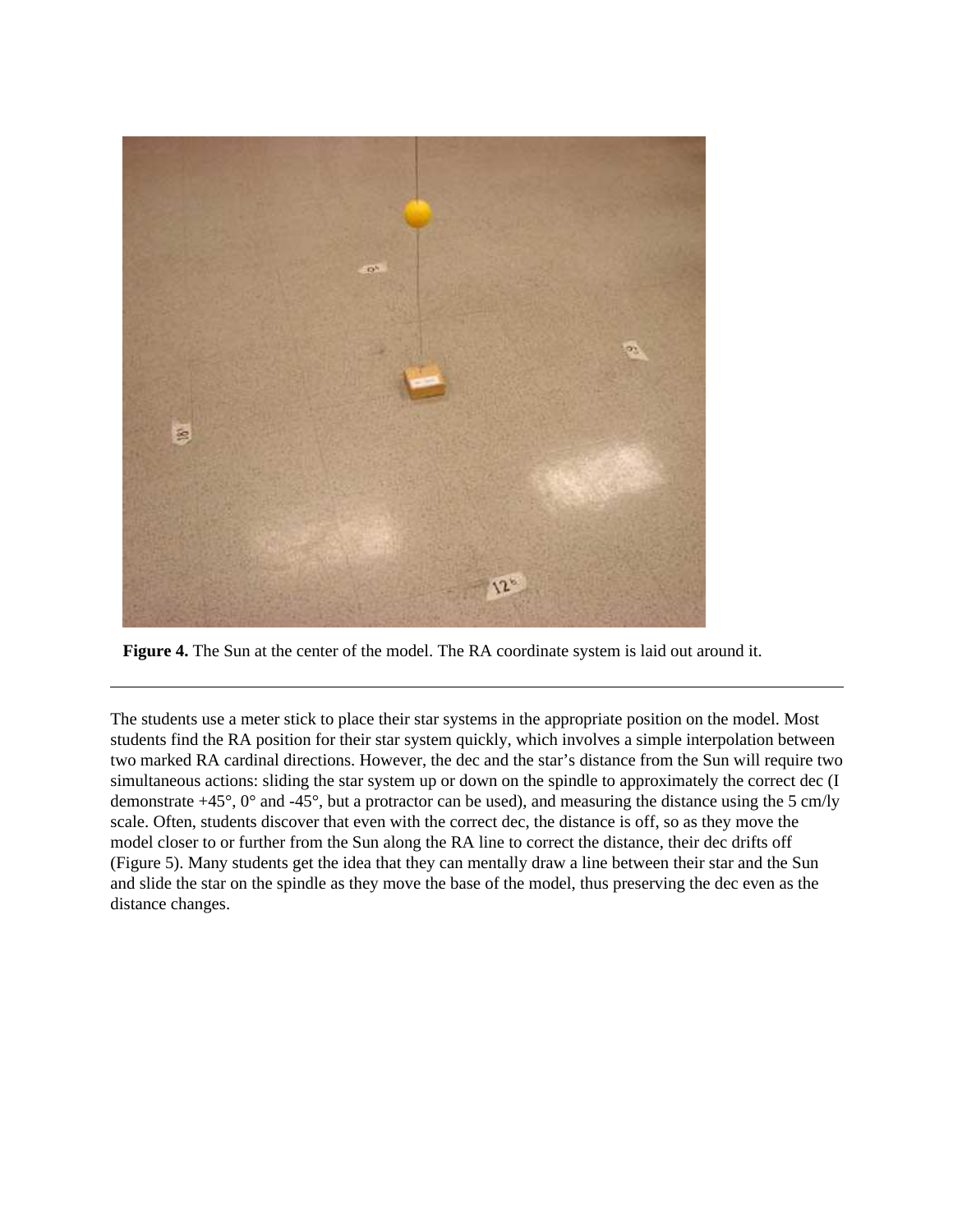

**Figure 5.** A student places the Sirius A&B system at the appropriate position in the model with respect to the Sun.

The model-building (with 50 star systems) takes about 30 minutes, and the teardown takes about 10 minutes. I have the luxury of leaving the model up in the classroom for a couple of days; other instructors have mentioned that the model sparks discussions in their physics and earth science classes (see Figure 6).

The advantages of having the students set up the model themselves (rather than the instructor setting it up beforehand) are two-fold. First, it is a simple way for students to discover for themselves how to plot points in a three-dimensional polar coordinate system. Once I tell the students the equatorial (celestial) system notation, they discuss it among themselves. Because of the confined quarters of the model, they rapidly converge on the correct way of arranging the stars. Second, it allows me to assess informally which students are having difficulties with the general idea of using a coordinate system, and it gives me some time to tutor these students individually as their peers continue building the model.

However, as noted, there may be space and time constraints that complicate having the students set up the model. Further, the building works best with fewer than 24 students. If there are time, space, or number constraints, the instructor can set up the model ahead of time, perhaps on a reduced scale that fits on a cart, and have the students complete the exercise as described next.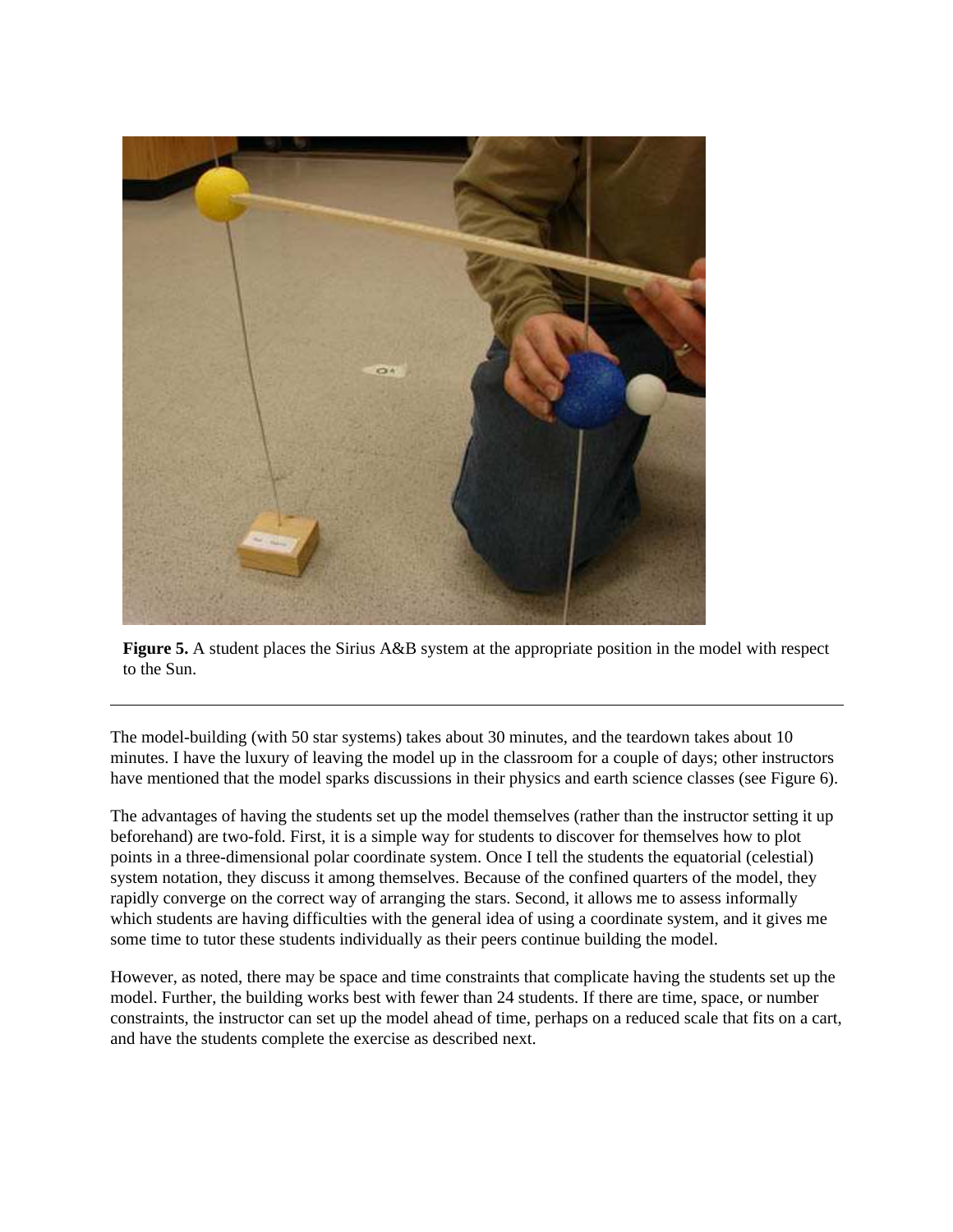

**Figure 6.** The completed model.

# **4. ORAL AND WRITTEN WORK TO ACCOMPANY THE MODEL**

Prior to the exercise but after students have read some introductory material on stars and spectral types, I ask the students about their ideas regarding the size and shape of the Milky Way and the distribution of stars within it. A common misconception in my classes is that there is a uniformity to the distribution of stars—that is, roughly equal numbers of cool, small stars and hot, large stars.

Once the model is complete, I have the students step back and look at the model. Using oral prompts such as "Does this look like the photos of spiral galaxies you see in the textbook?" or "Does it seem that there are more stars in any particular part of the model?" I let the students infer for themselves how much larger a model of the entire galaxy would be (for the record, the Milky Way's disk would be 5 km wide, and the spiral arm thickness would be 50 m).

Using prompts like "It looks like those two stars are touching," I get the students to understand the exaggeration in scale between the model star size and the distance between the stars on the model. Using the "1 light year equals 5 centimeters" scale, the students perform a calculation about the size that Sirius, the largest star on the model, should be. It works out to be roughly  $1 \times 10$  cm or 10 nm—about the size of a large molecule, such as an enzyme—so if the stars did not emit light, they would be invisible at this scale.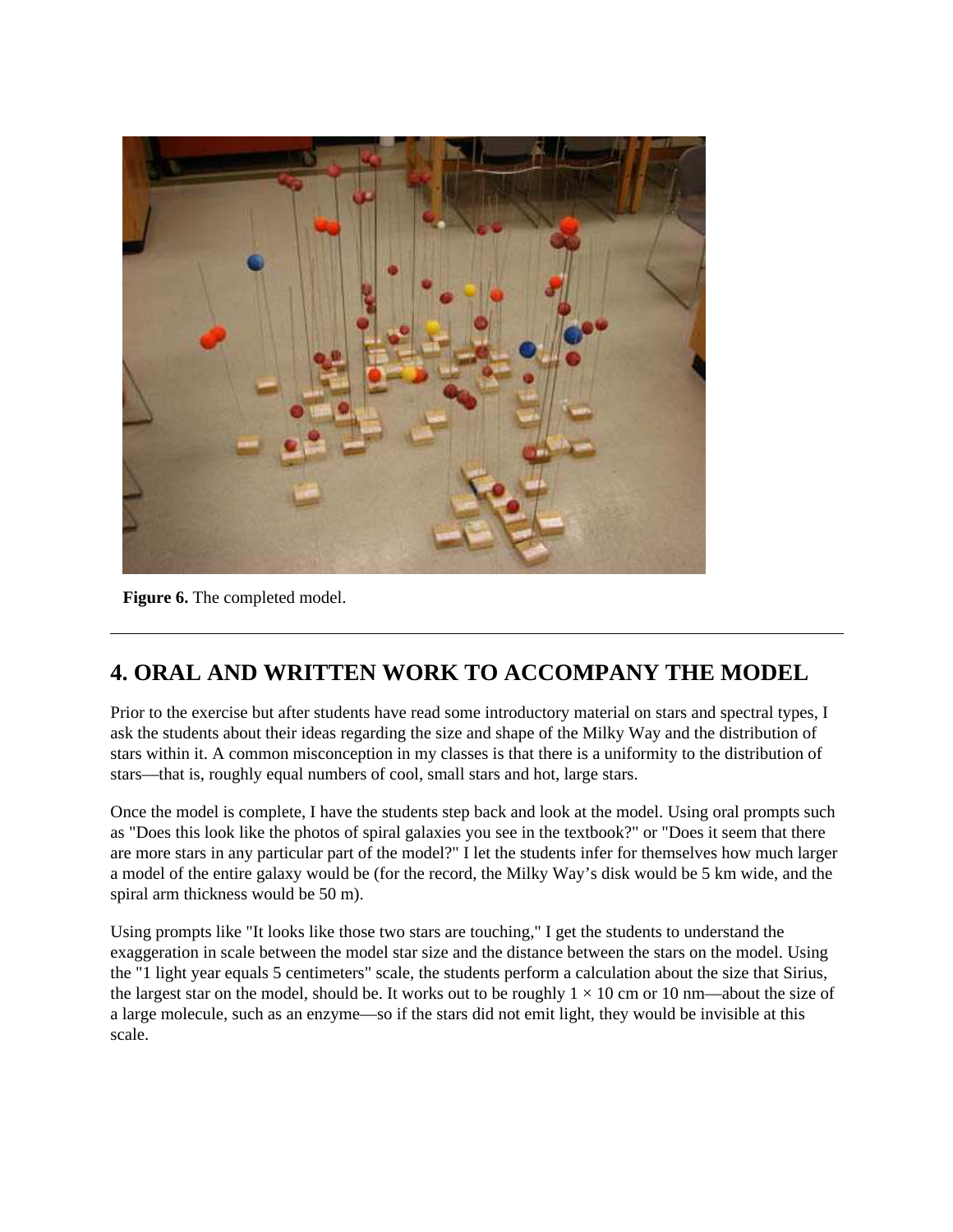The mentioned calculations, which can also be done in worksheet form, reinforce the notion that there has been a distortion in scale between the scale of the stars themselves and the distances between the stars. A refinement of the model could be to use mini-LED lamps in place of the Styrofoam balls, but this has proved problematic to build.

At this point, I distribute a worksheet to the students regarding specific aspects of the model. The worksheet questions include a census of the stars by stellar class, in which their misconception of spectral class distribution is addressed. Even without a formal census, it is evident that there are a lot more M-class stars than O-, B-, A-class stars. This observation leads some students to ask why that distribution exists, and that question leads to a discussion of stellar lifetimes.

Another question is, "Does the stellar distribution by spectral type for this part of nearby space agree with a textbook's statement of stellar-class distribution in the Milky Way?" In general, the distribution in the model overrepresents M-class stars and underrepresents the number of stars in every other spectral class. This leads to discussions about why some spectral classes might be over- or underrepresented in the model, such as the difficulty in detecting M-class stars over a larger distance than the model scale.

Because the nearest 25 star systems have black-lettered labels, and the next nearest 25 systems have red-lettered labels, the students can calculate the star number density in those regions of space (a sphere and a spherical shell, respectively) to determine whether the star number density varies greatly or whether a structure like the Local Bubble is visible (it isn't).

Finally, the model can lead to a discussion about life in the universe. I pose questions such as these: How many Sun-like stars are there, as a percentage of all stars in the model? If life is unlikely to have evolved around a multiple-star system, how many stars does that criterion remove? How many years would it take to have a two-way radio conversation with civilizations inhabiting various star systems?

# **5. EVALUATION**

I have not tested whether student understanding of stellar types and stellar distribution in the galaxy has improved as a result of building this model. Over the 10 years that I have had students make the model, a dozen comments from student course evaluations have mentioned the model even though the evaluation form did not ask about it. These comments, all positive, were from students who appreciated the information conveyed by the model (all variations on this comment: "Different and better way to look at stars in space") and from those who liked the group activity aspect of the project (variations on this comment: "It was cool that we could move around and talk to other people [as the model was being built]"). Two students mentioned that they understood three-dimensional coordinate systems better as a result of the exercise.

A more systematic approach to assessing the enhancement of student learning about stellar distributions (which I have not done yet) would be to have students draw what they think the model will look like before they build it. They might include details about what type of stars would be found at various positions within the model, as well as whether there would be equal or different numbers of stars of each spectral class. At the end of the exercise, the students would be given back their original drawings and asked to comment about whether their drawing of the model was consistent with what the actual model looked like, what the significant differences were between their model and the real model, and whether they were surprised by those differences.